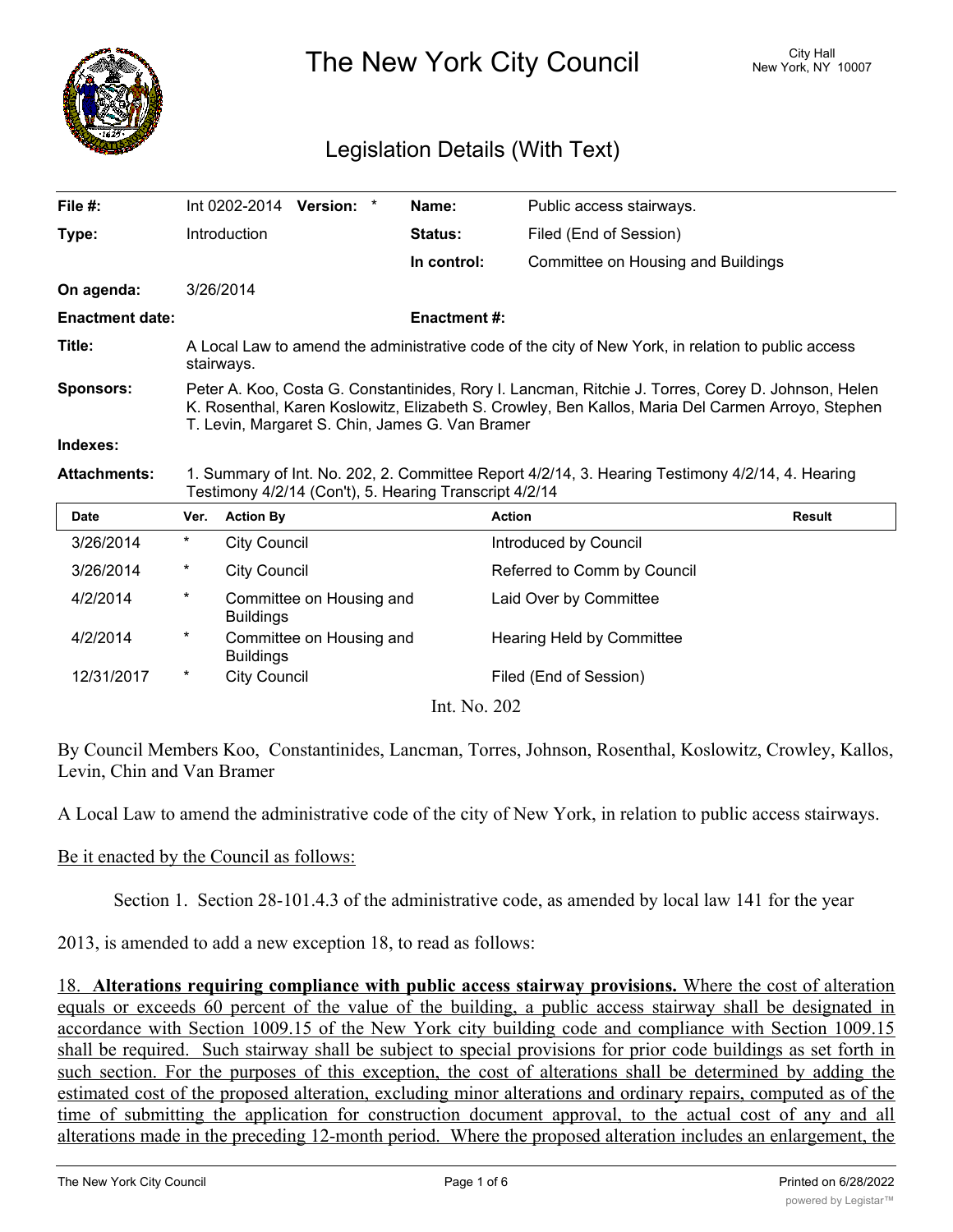value of such alteration shall include the cost of the enlargement.

§2. Section 403.5.3 of the New York city building code, as amended by local law 141 for the year 2013,

is amended to read as follows:

**403.5.3 Stairway door operation.** Doors opening into interior stair enclosures shall not be locked from either side. However, a door locked from the stair side may be permitted provided that such door is equipped with an automatic fail safe system for opening in the event of the activation of any automatic fire detection system, or when any elevator recall is activated, or when any signal is received from the fire command center. Such door shall be deemed as openable from the stair side. Stair reentry signs shall be posted throughout the stairway indicating that reentry is provided only during fire emergencies. Such signs shall be in accordance with Section 1030.4.2.

**Exception:** Public access stairway door operation shall comply with Section 1008.1.9.10.

§3. Section 1002.1 of the New York city building code, as amended by local law 141 for the year 2013,

is amended by adding two new definitions, in alphabetical order, to read as follows:

**PUBLIC ACCESS STAIRWAY DOOR SIDELIGHTS.** Fixed transparent panels, which form part of a fire door assembly and are immediately adjacent to the vertical edge of an opening in which a public access stairway door is located.

**STAIRWAY, PUBLIC ACCESS.** A continuous interior stairway that complies with Section 1009.15 and enables building occupants to utilize stairs to travel between the building entrance level and other levels.

§4. Section 1008.1.9.10 of the New York city building code, as amended by local law 141 for the year

2013, is amended to read as follows:

**1008.1.9.10 Stairway doors.** Interior stairway means of egress doors, including public access stairway doors, shall be openable from both sides without the use of a key or special knowledge or effort.

## **Exceptions:**

[1. Stairway discharge doors shall be openable from the egress side and shall only be locked from the opposite side.

2. This section shall not apply to doors arranged in accordance with Section 403.5.3.

3. In stairways serving not more than four stories, doors are permitted to be locked from the side opposite the egress side, provided they are openable from the egress side and capable of being unlocked simultaneously without unlatching upon a signal from the fire command center, if present, or a signal by emergency personnel from a single location inside the main entrance to the building.

4. This section shall not apply to buildings permitted to be served by one exit in accordance with Item 4 or 5 of Section 1021.2.]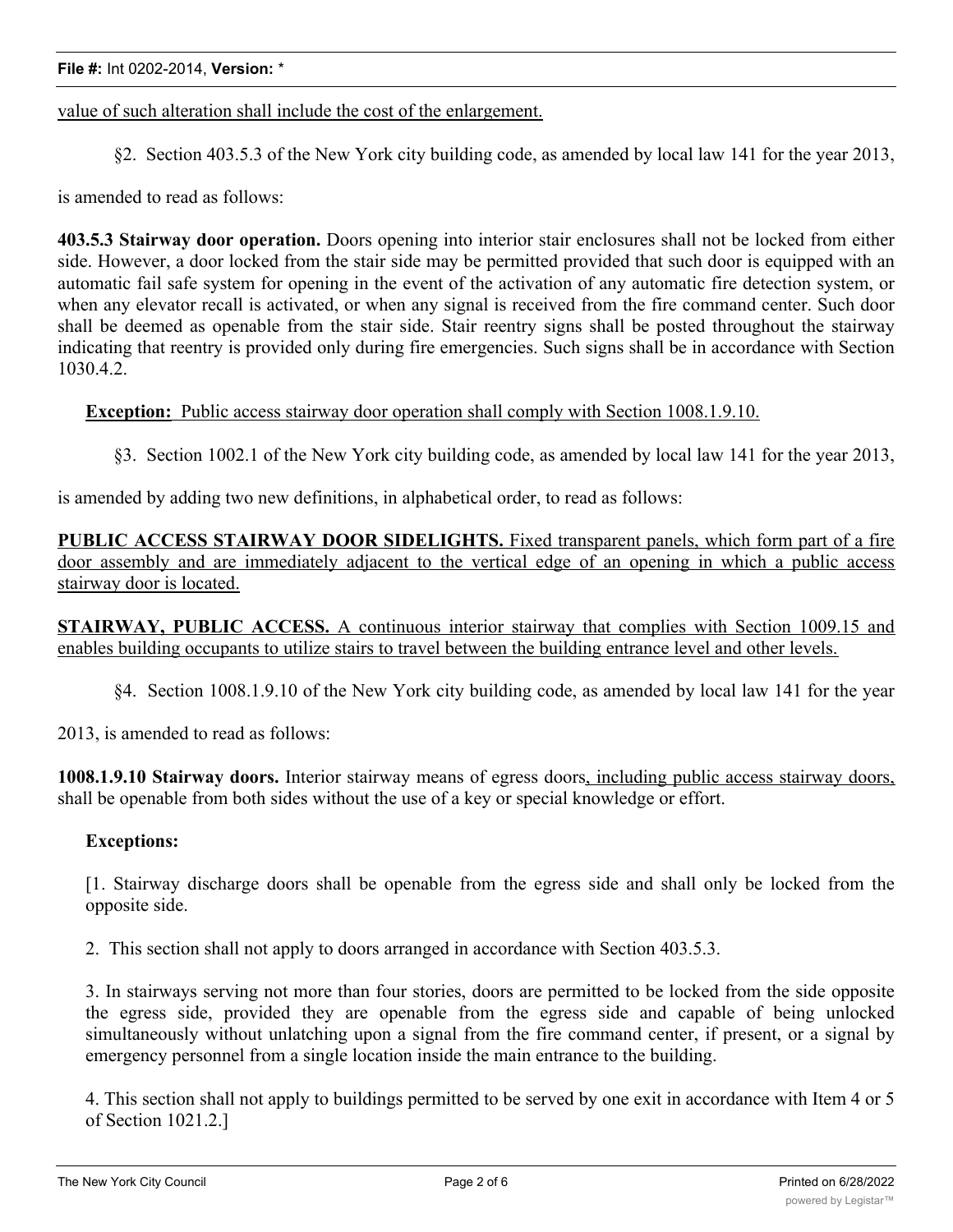1. Doors serving interior stairways, other than public access stairways, under the following conditions:

1.1 Stairway discharge doors shall be openable from the egress side and shall only be locked from the opposite side.

1.2 This section shall not apply to doors arranged in accordance with Section 403.5.3.

1.3 In stairways serving not more than four stories, doors are permitted to be locked from the side opposite the egress side, provided they are openable from the egress side and capable of being unlocked simultaneously without unlatching upon a signal from the fire command center, if present, or a signal by emergency personnel from a single location inside the main entrance to the building.

1.4. In buildings five stories in height or more but not subject to Section 403, any door locked from the stair side of an interior stairway shall be equipped with an automatic fail safe system for opening in the event of the activation of any automatic fire detection system, or when any elevator recall is activated, or when any signal is received from the fire command center.

1.5 This section shall not apply to buildings permitted to be served by one exit in accordance with Item 4 or 5 of Section 1021.2.

2. Doors serving public access stairways, under the following conditions:

2.1 On levels other than the building entrance level, where access to the level from the elevator is restricted to individuals by use of security devices, such as keys, codes, or card key access, doors serving a public access stairway on such levels may be locked from the egress side provided any such door shall be openable by such individuals using the same security devices. In stairways serving not more than four stories, doors are permitted to be locked from the side opposite the egress side, provided they are openable from the egress side.

2.2 On the building entrance level, where access to all other levels from the elevator is restricted to individuals by use of security devices, such as key, codes, or card key access, access to the public access stairway on the building entrance level may be locked on the side opposite the egress side, provided any such door shall be openable by such individuals using the same security devices. Public access stairway discharge doors shall be openable from the egress side.

2.3 In buildings five stories in height or more, any door serving a public access stairway that is permitted to be locked shall be equipped with an automatic fail safe system for opening in the event of the activation of any automatic fire detection system, or when any elevator recall is activated, or when any signal is received from the fire command center. In stairways serving not more than four stories, any door serving public access stairway that is permitted to be locked must be capable of being unlocked simultaneously without unlatching upon a signal from the fire command center, if present, or a signal by emergency personnel from a single location inside the main entrance to the building.

**1008.1.9.10.1 Interior Stairways.** Interior stairways that are designated as public access stairways in prior code buildings that are subject to this section pursuant to item 18 of Section 28-101.4.3 of the *Administrative Code* shall comply with Section 1008.1.9.10, notwithstanding any provisions of sections 27-371(j)(b)(2), (3), or (4) of the 1968 building code that previously permitted doors to be locked from the stair side.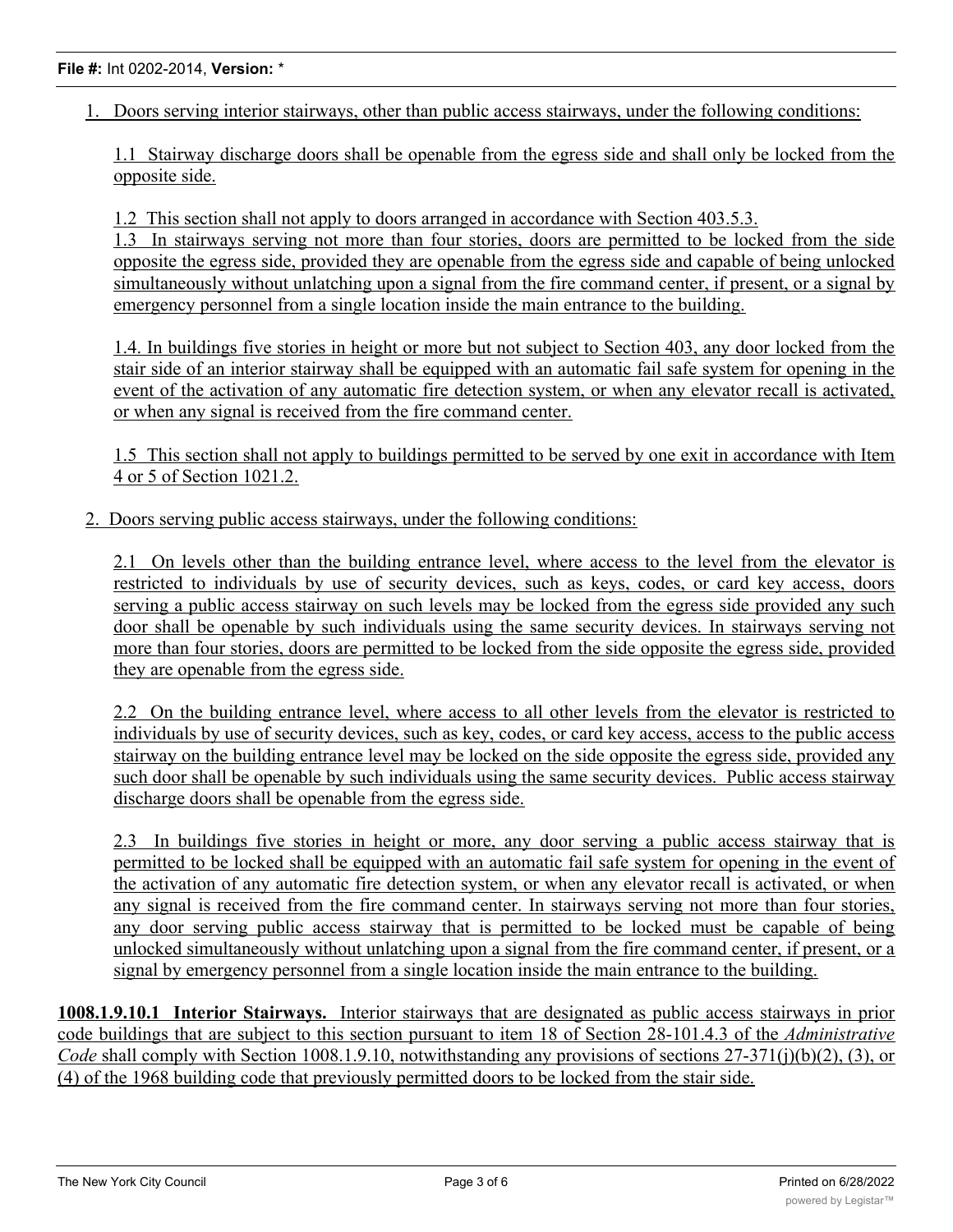§5. Section BC 1008 of the New York city building code, as amended by local law 141 for the year

2013, is amended by adding a new section 1008.1.11, to read as follows:

**1008.1.11 Glazing in Doors.** All doors serving a public access stairway required by Section 1009.15 shall have fire-protection rated glazing in accordance with Section 715.3.4.1. Such glazing shall be at least 10 square feet (3050 square mm) in area for such doors at the building entrance level and at least 7 square feet (2135 square mm) in area for all other doors. Such glazing may be of any width, however, a portion shall be located between 4 feet (1,220 mm) and 6 feet (1,830 mm) above the finished floor landing.

Exception: Glazing in doors shall not be required where Public Access Stairway Door Sidelights are provided on one or both sides of a door serving a public access stairway. The combined area of such sidelights must be equal to or greater than the square footage required for glazing in doors pursuant to Section 1008.1.11. Such sidelights may be of any width, however, a portion shall be located between 4 feet (1,220 mm) and 6 feet (1,830 mm) above the finished floor landing.

§6. Section BC 1009 of the New York city building code, as amended by local law 141 for the year 2013, is

amended by adding a new Section 1009.15, to read as follows:

**1009.15 Public Access Stairway.** At least one public access stairway in compliance with Sections 715.4, 1008.1.9.10, 1008.1.11, 1022.8.5, 1030.3, and 1030.13 shall be provided in buildings or structures. All levels within a building or structure shall have access to at least one public access stairway.

Exceptions:

1. Buildings in which an elevator or escalator is not provided.

2. Buildings or portions of buildings in occupancy group E under the jurisdiction of the New York City Department of Education.

3. Public access stairway doors serving the following spaces:

3.1 Doors in places of detention or restraint that are permitted to be locked pursuant to item 1 of Section 1008.1.9.3 or to Section  $27-371(i)(1)(a)(2)$  of the 1968 building code.

3.2 Doors in banks, jewelry stores and other places where extra safeguards are required that are permitted to be locked pursuant to item 2 of Section 1008.1.9.3 or to Section  $27-371(i)(1)(a)(2)$  of the 1968 building code, subject to the approval of the commissioner.

3.3 Doors in museums that are permitted to be locked pursuant to item 2 of Section 1008.1.9.3 or to Section  $27-371(j)(1)(a)(2)$  of the 1968 building code, subject to the approval of the commissioner and the Fire Commissioner.

3.4 For prior code buildings subject to this section pursuant to item 18 of Section 28-101.4.3 of the *Administrative Code*, doors opening directly into a dwelling unit or tenant's space without an intervening hall, vestibule or corridor.

3.5 For prior code buildings subject to this section pursuant to item 18 of Section 28-101.4.3 of the *Administrative Code*, doors that are permitted to be locked to prevent access to the stair at the street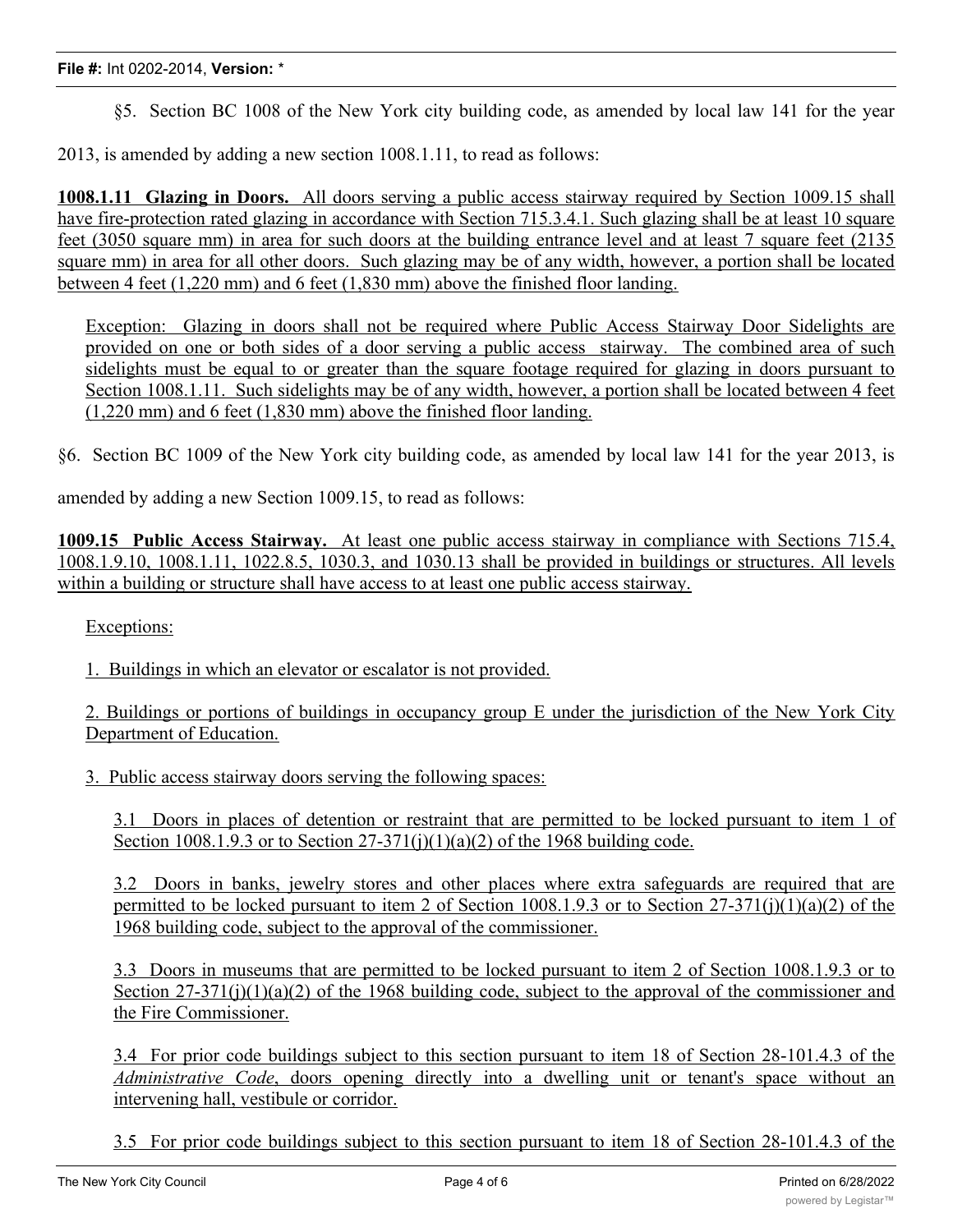*Administrative Code*, doors that are permitted to be locked to prevent access to the stair at the street floor pursuant to section  $27-371(i)(1)(b)(1)$  of the 1968 building code.

3.6 For prior code buildings subject to this section pursuant to item 18 of Section 28-101.4.3 of the *Administrative Code*, doors providing access to the roof that are permitted to be locked pursuant to section  $27-371(i)(1)(a)(3)$  of the 1968 building code.

**1009.15.1 Entry location.** Where the common entrance area at the building entrance level provides direct access to an elevator, direct access to a public access stairway shall also be provided within the same common entrance area.

Exception for prior code buildings subject to this section pursuant to item 18 of Section 28-101.4.3 of the *Administrative Code*: Where the common entrance area at the building entrance level provides direct access to an elevator, but does not provide direct access to a stairway within such area, compliance with the provisions of Section 1009.15.1 regarding providing direct access to a public access stairway in the common entrance area shall not be required. Instead, the stairway with an opening closest to such common entrance area shall be designated the public access stairway.

**1009.15.1.1 Stairways.** Stairways that are permitted to be unenclosed from the building entrance level pursuant to Section 1022.1 shall be permitted to serve as a portion of a public access stairway, provided that the top of such stairway has direct access to a public access stairway to the upper levels.

**1009.15.2 Roof top access.** In a building where access to the roof is provided by an elevator, such roof shall also be served by a public access stairway.

Exception: Where doors are permitted to be locked pursuant to Section 1008.1.9.3, Item 6.

**1009.15.3 Multiple occupancies.** Where multiple tenant spaces are not served by a common elevator, such tenant spaces shall be permitted to be served by separate public access stairways, provided that each such stair has access at the building entrance level.

§7. Section 1020.1 of the New York city building code, as amended by Local Law 141 of 2013, is

amended to read as follows:

**1020.1 General.** Exits shall comply with Sections 1020 through 1026 and the applicable requirements of Sections 1003 through 1013. An exit shall not be used for any purpose that interferes with its function as a means of egress. The use of an exit for access between floors of a public access stairway in accordance with Section 1009.15 shall not be deemed to interfere with its function as a means of egress. Once a given level of exit protection is achieved, such level of protection shall not be reduced until arrival at the exit discharge.

§8. The New York city building code, as amended by local law 141 for the year 2013, is amended by

adding a new Section 1022.8.5, to read as follows:

**1022.8.5 Public access stairway identification sign.** A public access stairway identification sign shall be provided on the occupied side of each door leading to a public access stairway, in accordance with the rules of the Department of Health and Mental Hygiene. Signs shall be mounted on the wall surface directly adjacent to the latch-side of the door, such that in no case shall there be more than 6 inches (152.4 mm) from the door to